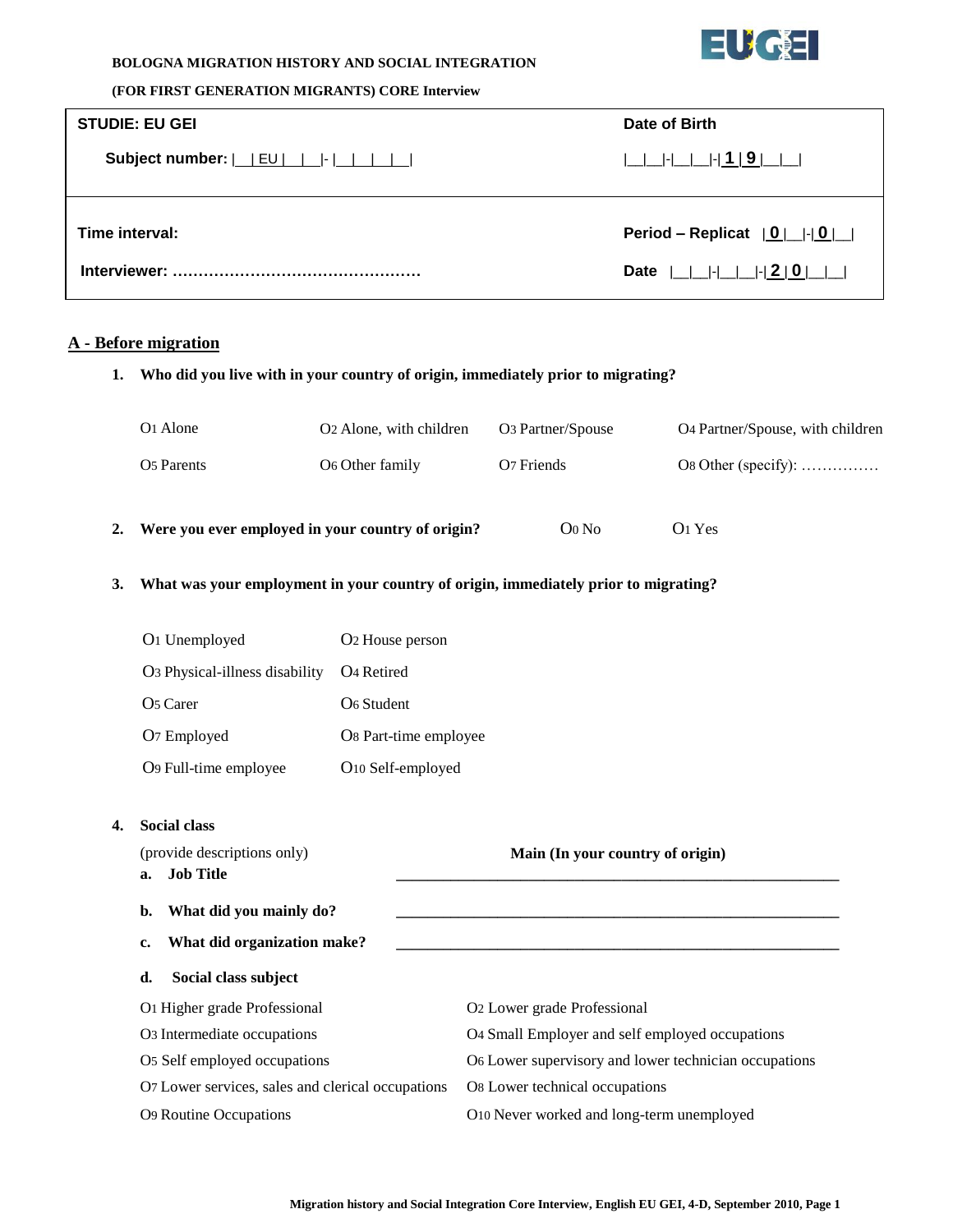## **B- Migration Process**

|    | 1. Date of Migration                                                                                                                      |                                                      |                |                    |
|----|-------------------------------------------------------------------------------------------------------------------------------------------|------------------------------------------------------|----------------|--------------------|
| 2. | What's the reason why you left your country?                                                                                              |                                                      |                |                    |
|    | O1. Working                                                                                                                               | O <sub>2</sub> Studying                              |                |                    |
|    | O <sub>3</sub> Wedding                                                                                                                    | O <sub>4</sub> Family Reunion                        |                |                    |
|    | O5 Asylum seeking                                                                                                                         | O6 Other political reason                            |                |                    |
|    | O7 Tourism                                                                                                                                | O8 Health                                            |                |                    |
|    | O9 Other                                                                                                                                  |                                                      |                |                    |
|    |                                                                                                                                           |                                                      |                |                    |
|    | 3. Have you ever been detained because you did not have a residence permit<br>or leave to remain in this country                          |                                                      | $O0$ No        | O <sub>1</sub> Yes |
| 4. | If yes, how long?                                                                                                                         |                                                      | $\perp$ Months |                    |
| 5. | Do you consider this country the last step of migration?                                                                                  |                                                      | Oo No          | O <sub>1</sub> Yes |
|    | 5.1 If no, please specify why (if several options are satisfied, please indicate the main):                                               |                                                      |                |                    |
|    | O1 Economic reasons (e.g. low incomes, high cost of living, can't find a job )                                                            |                                                      |                |                    |
|    | O2 Family reasons (e.g. want to join a member of my family living somewhere else, want to walk off from<br>a family member living here )  |                                                      |                |                    |
|    | O3 Socio-environmental factors (e.g. don't fit in the new environment, unsuccessful integration, low quality<br>of life, discrimination ) |                                                      |                |                    |
|    | O4 Expulsion/Residence permit expired                                                                                                     |                                                      |                |                    |
|    | Os In trouble/need to escape (e.g. from someone, from law )                                                                               |                                                      |                |                    |
|    | O6 Never meant to stay in this country / always considered as a "passage country"                                                         |                                                      |                |                    |
|    | O7 Other                                                                                                                                  |                                                      |                |                    |
|    |                                                                                                                                           |                                                      |                |                    |
| 6. | Do you plan to permanently return to your country of origin one day?                                                                      |                                                      | $O0$ No        | O <sub>1</sub> Yes |
|    | 6.1 If no, please specify why (if several options are satisfied, please indicate the most important):                                     |                                                      |                |                    |
|    | O1 There is no family/home anymore                                                                                                        | O2 No prospects in country of origin (i.e., no work) |                |                    |
|    | O3 Risks in country of origin (e.g., war, persecution)                                                                                    | O <sub>4</sub> Cost is too high                      |                |                    |
|    | O5 disowned by family/ashamed of going back                                                                                               | O6 doesn't want to see certain people                |                |                    |
|    | O7 wants to see other places                                                                                                              | Os doesn't want to go back to old lifestyle          |                |                    |
|    | O10 His/her life is here                                                                                                                  | O11 Other                                            |                |                    |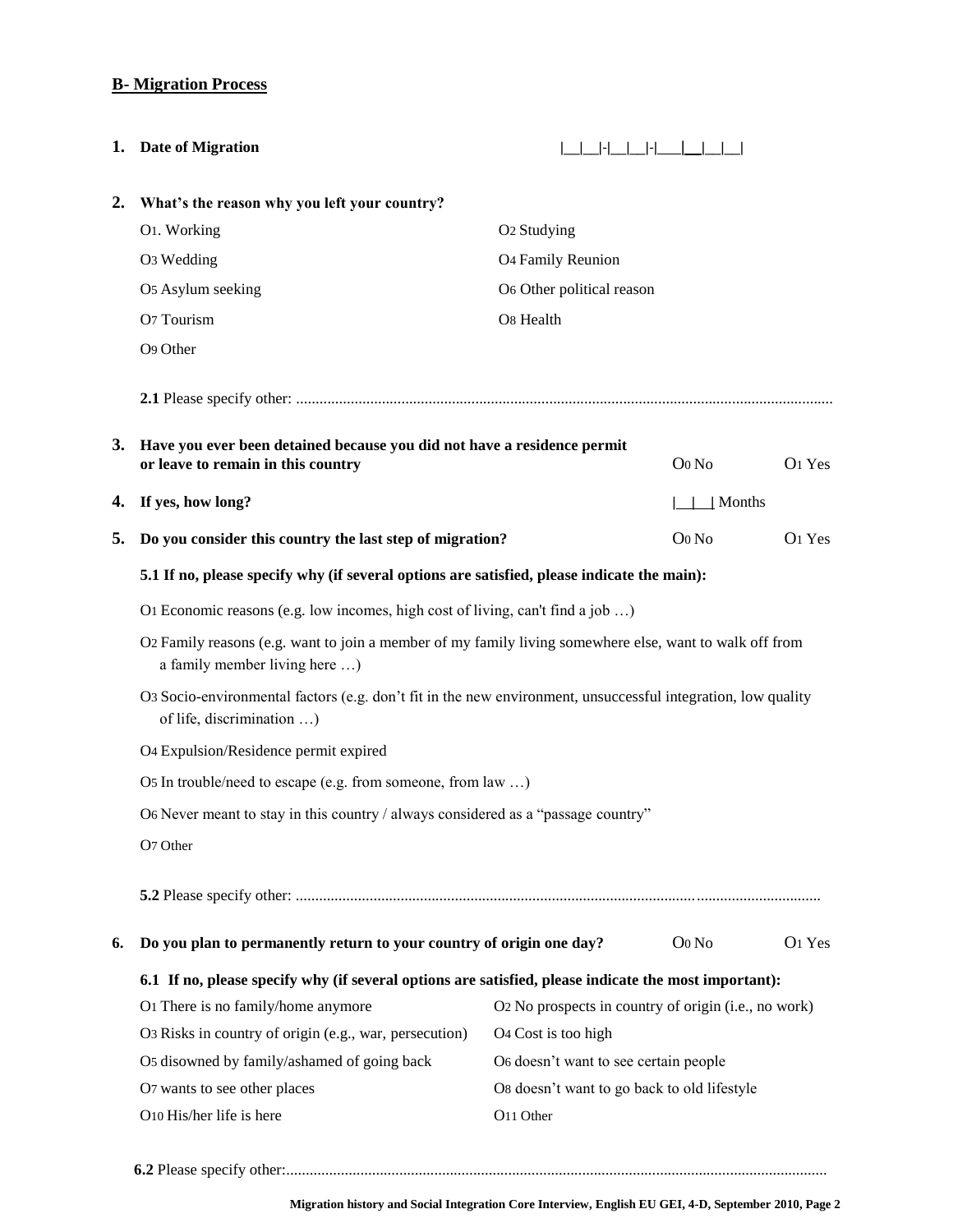# **C- Post Migration**

| 1.                                                            | Do you have a residence permit or permanent leave to remain?              |                               | Oo No                            | O1 Yes                           |
|---------------------------------------------------------------|---------------------------------------------------------------------------|-------------------------------|----------------------------------|----------------------------------|
| 2.                                                            | What is your migrant status?                                              |                               |                                  |                                  |
|                                                               | O1 Undocumented                                                           | O2 Asylum seekers             |                                  |                                  |
|                                                               | O <sub>3</sub> Refugee                                                    |                               | O4 Temporary resident            |                                  |
|                                                               | O5 European Citizen                                                       |                               | O6 Citizen of this country       |                                  |
|                                                               | <b>O7 Stateless</b>                                                       | O8 Other                      |                                  |                                  |
|                                                               |                                                                           |                               |                                  |                                  |
| <b>3.</b>                                                     | Do you have family or friends in this country?                            |                               | Oo No                            | O1 Yes                           |
|                                                               | 3.1 If yes, who:                                                          |                               |                                  |                                  |
|                                                               | O1 Alone, with children                                                   | O <sub>2</sub> Partner/Spouse | O3 Partner/Spouse, with children |                                  |
|                                                               | <b>O</b> <sub>4</sub> Parents                                             | O5 Other family               | O <sub>6</sub> Friends           |                                  |
|                                                               |                                                                           |                               |                                  |                                  |
| 4.                                                            | Do you have family in your country of origin?                             |                               | Oo No                            | O1 Yes                           |
|                                                               | 4.1 If yes, who:                                                          |                               |                                  |                                  |
|                                                               | O1 Children                                                               | O2 Partner/Spouse             |                                  | O3 Partner/Spouse, with children |
|                                                               | <b>O</b> <sub>4</sub> Parents                                             | O5 Other family               |                                  |                                  |
|                                                               |                                                                           |                               |                                  |                                  |
| How often do you travel back to your country of origin?<br>5. |                                                                           |                               |                                  |                                  |
|                                                               | O1 Often (2 or more times per year)                                       |                               |                                  |                                  |
|                                                               | O2 Yearly (1 time per year)                                               |                               |                                  |                                  |
|                                                               | O3 Infrequent (Less than once per year)                                   |                               |                                  |                                  |
|                                                               | O <sub>4</sub> Never                                                      |                               |                                  |                                  |
| 6.                                                            | How has your work position changed since you left your country of origin? |                               |                                  |                                  |
|                                                               | O1 Better                                                                 |                               |                                  |                                  |
|                                                               | O <sub>2</sub> Worse                                                      |                               |                                  |                                  |
|                                                               | O <sub>3</sub> Unchanged                                                  |                               |                                  |                                  |